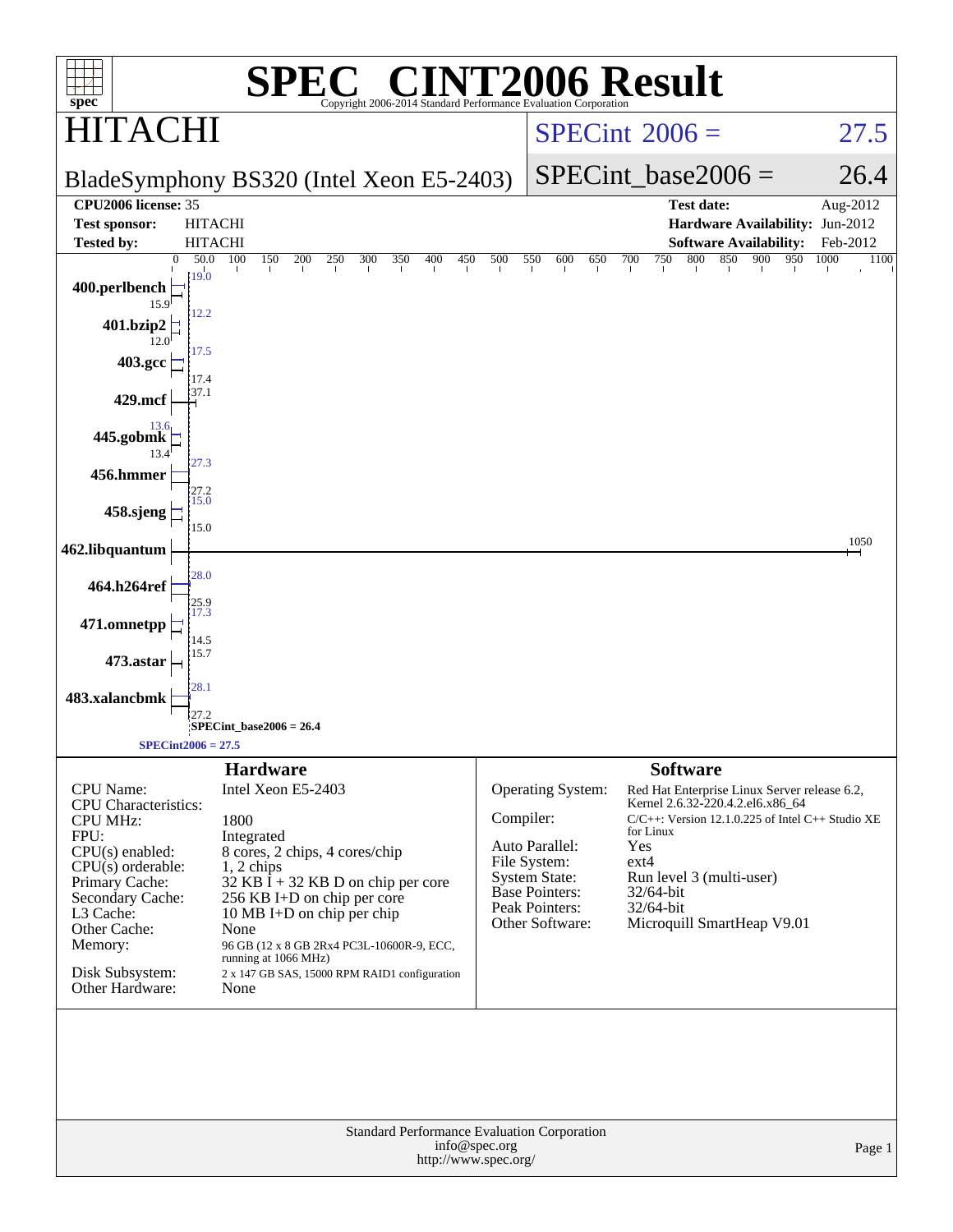

## ITACHI

#### $SPECint2006 = 27.5$  $SPECint2006 = 27.5$

BladeSymphony BS320 (Intel Xeon E5-2403)

SPECint base2006 =  $26.4$ 

#### **[CPU2006 license:](http://www.spec.org/auto/cpu2006/Docs/result-fields.html#CPU2006license)** 35 **[Test date:](http://www.spec.org/auto/cpu2006/Docs/result-fields.html#Testdate)** Aug-2012

**[Test sponsor:](http://www.spec.org/auto/cpu2006/Docs/result-fields.html#Testsponsor)** HITACHI **[Hardware Availability:](http://www.spec.org/auto/cpu2006/Docs/result-fields.html#HardwareAvailability)** Jun-2012 **[Tested by:](http://www.spec.org/auto/cpu2006/Docs/result-fields.html#Testedby)** HITACHI **[Software Availability:](http://www.spec.org/auto/cpu2006/Docs/result-fields.html#SoftwareAvailability)** Feb-2012

#### **[Results Table](http://www.spec.org/auto/cpu2006/Docs/result-fields.html#ResultsTable)**

|                    | <b>Base</b>    |              |                |       |                | <b>Peak</b> |                      |              |                |              |                |              |
|--------------------|----------------|--------------|----------------|-------|----------------|-------------|----------------------|--------------|----------------|--------------|----------------|--------------|
| <b>Benchmark</b>   | <b>Seconds</b> | <b>Ratio</b> | <b>Seconds</b> | Ratio | <b>Seconds</b> | Ratio       | <b>Seconds</b>       | <b>Ratio</b> | <b>Seconds</b> | <b>Ratio</b> | <b>Seconds</b> | <b>Ratio</b> |
| $ 400$ .perlbench  | 613            | 15.9         | 613            | 15.9  | 613            | 15.9        | 513                  | <b>19.0</b>  | 513            | 19.0         | 514            | 19.0         |
| 401.bzip2          | 801            | 12.0         | 801            | 12.1  | 801            | 12.0        | 788                  | 12.2         | 789            | 12.2         | 788            | 12.2         |
| $403.\mathrm{gcc}$ | 463            | 17.4         | 462            | 17.4  | 463            | 17.4        | 459                  | 17.5         | 460            | 17.5         | 460            | 17.5         |
| $429$ .mcf         | 250            | 36.4         | 246            | 37.1  | 246            | 37.1        | 250                  | 36.4         | 246            | <u>37.1</u>  | 246            | 37.1         |
| $445$ .gobmk       | 783            | 13.4         | 782            | 13.4  | 782            | 13.4        | 774                  | 13.6         | 774            | 13.6         | 774            | 13.6         |
| 456.hmmer          | 343            | 27.2         | 344            | 27.2  | 344            | 27.2        | 342                  | 27.3         | 342            | 27.2         | 342            | 27.3         |
| $458$ .sjeng       | 808            | 15.0         | 808            | 15.0  | 808            | 15.0        | 807                  | 15.0         | 806            | 15.0         | 807            | 15.0         |
| 462.libquantum     | 19.7           | 1050         | 19.7           | 1050  | 20.1           | 1030        | 19.7                 | 1050         | 19.7           | 1050         | 20.1           | 1030         |
| 464.h264ref        | 859            | 25.7         | 853            | 25.9  | 851            | 26.0        | 789                  | 28.1         | 792            | 28.0         | 792            | 27.9         |
| 471.omnetpp        | 431            | 14.5         | 431            | 14.5  | 432            | 14.5        | 362                  | 17.3         | 361            | 17.3         | 362            | 17.3         |
| $473.$ astar       | 464            | 15.1         | 447            | 15.7  | 446            | 15.8        | 464                  | 15.1         | 447            | 15.7         | 446            | 15.8         |
| 483.xalancbmk      | 254            | 27.2         | 256            | 27.0  | 253            | 27.2        | 246                  | 28.1         | 246            | 28.1         | 245            | 28.2         |
| n.                 | $\mathbf{1}$   | $\cdot$ . 1  |                | 1.1.1 |                | $n$ 11      | 1.1.1<br>$1 \quad 1$ | $\mathbf{1}$ |                |              |                |              |

Results appear in the [order in which they were run.](http://www.spec.org/auto/cpu2006/Docs/result-fields.html#RunOrder) Bold underlined text [indicates a median measurement.](http://www.spec.org/auto/cpu2006/Docs/result-fields.html#Median)

#### **[Operating System Notes](http://www.spec.org/auto/cpu2006/Docs/result-fields.html#OperatingSystemNotes)**

Stack size set to unlimited using "ulimit -s unlimited"

#### **[Platform Notes](http://www.spec.org/auto/cpu2006/Docs/result-fields.html#PlatformNotes)**

 Sysinfo program /home/cpu2006/config/sysinfo.rev6800 \$Rev: 6800 \$ \$Date:: 2011-10-11 #\$ 6f2ebdff5032aaa42e583f96b07f99d3 running on localhost.localdomain Fri Aug 10 09:10:27 2012

 This section contains SUT (System Under Test) info as seen by some common utilities. To remove or add to this section, see: <http://www.spec.org/cpu2006/Docs/config.html#sysinfo>

 From /proc/cpuinfo model name : Intel(R) Xeon(R) CPU E5-2403 0 @ 1.80GHz 2 "physical id"s (chips) 8 "processors" cores, siblings (Caution: counting these is hw and system dependent. The following excerpts from /proc/cpuinfo might not be reliable. Use with caution.) cpu cores : 4 siblings : 4 physical 0: cores 0 1 2 3 physical 1: cores 0 1 2 3 cache size : 10240 KB From /proc/meminfo<br>MemTotal: 99011096 kB Continued on next page

> Standard Performance Evaluation Corporation [info@spec.org](mailto:info@spec.org) <http://www.spec.org/>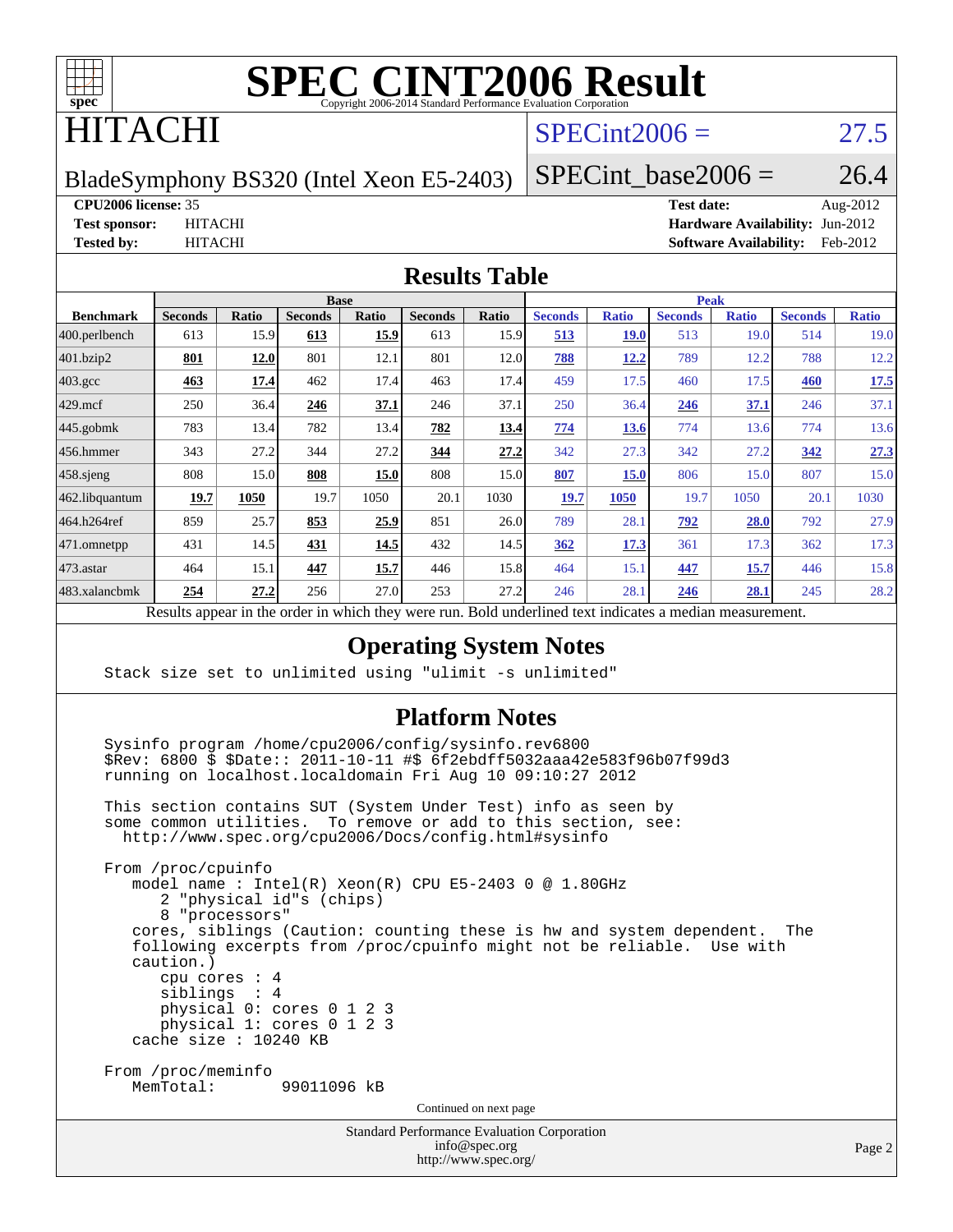## HITACHI

 $SPECint2006 = 27.5$  $SPECint2006 = 27.5$ 

BladeSymphony BS320 (Intel Xeon E5-2403)

**[Tested by:](http://www.spec.org/auto/cpu2006/Docs/result-fields.html#Testedby)** HITACHI **[Software Availability:](http://www.spec.org/auto/cpu2006/Docs/result-fields.html#SoftwareAvailability)** Feb-2012

**[CPU2006 license:](http://www.spec.org/auto/cpu2006/Docs/result-fields.html#CPU2006license)** 35 **[Test date:](http://www.spec.org/auto/cpu2006/Docs/result-fields.html#Testdate)** Aug-2012 **[Test sponsor:](http://www.spec.org/auto/cpu2006/Docs/result-fields.html#Testsponsor)** HITACHI **[Hardware Availability:](http://www.spec.org/auto/cpu2006/Docs/result-fields.html#HardwareAvailability)** Jun-2012

SPECint base2006 =  $26.4$ 

#### **[Platform Notes \(Continued\)](http://www.spec.org/auto/cpu2006/Docs/result-fields.html#PlatformNotes)**

HugePages\_Total: 0<br>Hugepagesize: 2048 kB Hugepagesize:

 /usr/bin/lsb\_release -d Red Hat Enterprise Linux Server release 6.2 (Santiago)

 From /etc/\*release\* /etc/\*version\* redhat-release: Red Hat Enterprise Linux Server release 6.2 (Santiago) system-release: Red Hat Enterprise Linux Server release 6.2 (Santiago) system-release-cpe: cpe:/o:redhat:enterprise\_linux:6server:ga:server

uname -a:

 Linux localhost.localdomain 2.6.32-220.4.2.el6.x86\_64 #1 SMP Mon Feb 6 16:39:28 EST 2012 x86\_64 x86\_64 x86\_64 GNU/Linux

run-level 3 Aug 10 09:06

(End of data from sysinfo program)

#### **[General Notes](http://www.spec.org/auto/cpu2006/Docs/result-fields.html#GeneralNotes)**

Environment variables set by runspec before the start of the run: KMP\_AFFINITY = "granularity=fine,scatter" LD\_LIBRARY\_PATH = "/home/cpu2006/libs/32:/home/cpu2006/libs/64" OMP\_NUM\_THREADS = "8"

 Binaries compiled on a system with 1x Core i7-860 CPU + 8GB memory using RHEL5.5 Transparent Huge Pages enabled with: echo always > /sys/kernel/mm/redhat\_transparent\_hugepage/enabled

#### **[Base Compiler Invocation](http://www.spec.org/auto/cpu2006/Docs/result-fields.html#BaseCompilerInvocation)**

[C benchmarks](http://www.spec.org/auto/cpu2006/Docs/result-fields.html#Cbenchmarks):  $\text{icc}$   $-\text{m64}$ 

[C++ benchmarks:](http://www.spec.org/auto/cpu2006/Docs/result-fields.html#CXXbenchmarks) [icpc -m64](http://www.spec.org/cpu2006/results/res2012q3/cpu2006-20120813-24211.flags.html#user_CXXbase_intel_icpc_64bit_fc66a5337ce925472a5c54ad6a0de310)

#### **[Base Portability Flags](http://www.spec.org/auto/cpu2006/Docs/result-fields.html#BasePortabilityFlags)**

 400.perlbench: [-DSPEC\\_CPU\\_LP64](http://www.spec.org/cpu2006/results/res2012q3/cpu2006-20120813-24211.flags.html#b400.perlbench_basePORTABILITY_DSPEC_CPU_LP64) [-DSPEC\\_CPU\\_LINUX\\_X64](http://www.spec.org/cpu2006/results/res2012q3/cpu2006-20120813-24211.flags.html#b400.perlbench_baseCPORTABILITY_DSPEC_CPU_LINUX_X64) 401.bzip2: [-DSPEC\\_CPU\\_LP64](http://www.spec.org/cpu2006/results/res2012q3/cpu2006-20120813-24211.flags.html#suite_basePORTABILITY401_bzip2_DSPEC_CPU_LP64) 403.gcc: [-DSPEC\\_CPU\\_LP64](http://www.spec.org/cpu2006/results/res2012q3/cpu2006-20120813-24211.flags.html#suite_basePORTABILITY403_gcc_DSPEC_CPU_LP64) 429.mcf: [-DSPEC\\_CPU\\_LP64](http://www.spec.org/cpu2006/results/res2012q3/cpu2006-20120813-24211.flags.html#suite_basePORTABILITY429_mcf_DSPEC_CPU_LP64) 445.gobmk: [-DSPEC\\_CPU\\_LP64](http://www.spec.org/cpu2006/results/res2012q3/cpu2006-20120813-24211.flags.html#suite_basePORTABILITY445_gobmk_DSPEC_CPU_LP64)

Continued on next page

Standard Performance Evaluation Corporation [info@spec.org](mailto:info@spec.org) <http://www.spec.org/>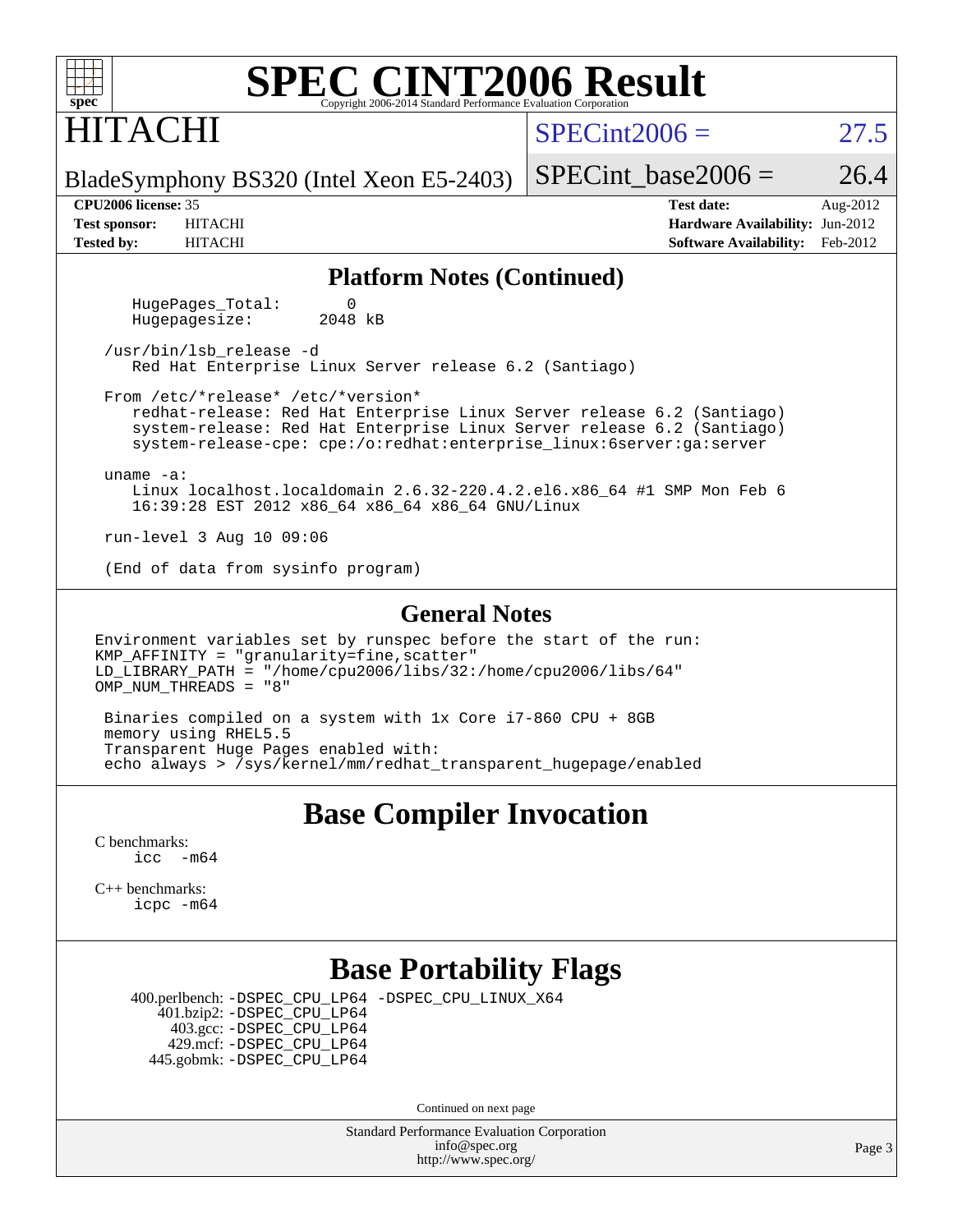

HITACHI

 $SPECint2006 = 27.5$  $SPECint2006 = 27.5$ 

BladeSymphony BS320 (Intel Xeon E5-2403)

SPECint base2006 =  $26.4$ 

**[CPU2006 license:](http://www.spec.org/auto/cpu2006/Docs/result-fields.html#CPU2006license)** 35 **[Test date:](http://www.spec.org/auto/cpu2006/Docs/result-fields.html#Testdate)** Aug-2012 **[Test sponsor:](http://www.spec.org/auto/cpu2006/Docs/result-fields.html#Testsponsor)** HITACHI **[Hardware Availability:](http://www.spec.org/auto/cpu2006/Docs/result-fields.html#HardwareAvailability)** Jun-2012 **[Tested by:](http://www.spec.org/auto/cpu2006/Docs/result-fields.html#Testedby)** HITACHI **[Software Availability:](http://www.spec.org/auto/cpu2006/Docs/result-fields.html#SoftwareAvailability)** Feb-2012

### **[Base Portability Flags \(Continued\)](http://www.spec.org/auto/cpu2006/Docs/result-fields.html#BasePortabilityFlags)**

 456.hmmer: [-DSPEC\\_CPU\\_LP64](http://www.spec.org/cpu2006/results/res2012q3/cpu2006-20120813-24211.flags.html#suite_basePORTABILITY456_hmmer_DSPEC_CPU_LP64) 458.sjeng: [-DSPEC\\_CPU\\_LP64](http://www.spec.org/cpu2006/results/res2012q3/cpu2006-20120813-24211.flags.html#suite_basePORTABILITY458_sjeng_DSPEC_CPU_LP64) 462.libquantum: [-DSPEC\\_CPU\\_LP64](http://www.spec.org/cpu2006/results/res2012q3/cpu2006-20120813-24211.flags.html#suite_basePORTABILITY462_libquantum_DSPEC_CPU_LP64) [-DSPEC\\_CPU\\_LINUX](http://www.spec.org/cpu2006/results/res2012q3/cpu2006-20120813-24211.flags.html#b462.libquantum_baseCPORTABILITY_DSPEC_CPU_LINUX) 464.h264ref: [-DSPEC\\_CPU\\_LP64](http://www.spec.org/cpu2006/results/res2012q3/cpu2006-20120813-24211.flags.html#suite_basePORTABILITY464_h264ref_DSPEC_CPU_LP64) 471.omnetpp: [-DSPEC\\_CPU\\_LP64](http://www.spec.org/cpu2006/results/res2012q3/cpu2006-20120813-24211.flags.html#suite_basePORTABILITY471_omnetpp_DSPEC_CPU_LP64) 473.astar: [-DSPEC\\_CPU\\_LP64](http://www.spec.org/cpu2006/results/res2012q3/cpu2006-20120813-24211.flags.html#suite_basePORTABILITY473_astar_DSPEC_CPU_LP64) 483.xalancbmk: [-DSPEC\\_CPU\\_LP64](http://www.spec.org/cpu2006/results/res2012q3/cpu2006-20120813-24211.flags.html#suite_basePORTABILITY483_xalancbmk_DSPEC_CPU_LP64) [-DSPEC\\_CPU\\_LINUX](http://www.spec.org/cpu2006/results/res2012q3/cpu2006-20120813-24211.flags.html#b483.xalancbmk_baseCXXPORTABILITY_DSPEC_CPU_LINUX)

#### **[Base Optimization Flags](http://www.spec.org/auto/cpu2006/Docs/result-fields.html#BaseOptimizationFlags)**

[C benchmarks](http://www.spec.org/auto/cpu2006/Docs/result-fields.html#Cbenchmarks):

[-xAVX](http://www.spec.org/cpu2006/results/res2012q3/cpu2006-20120813-24211.flags.html#user_CCbase_f-xAVX) [-ipo](http://www.spec.org/cpu2006/results/res2012q3/cpu2006-20120813-24211.flags.html#user_CCbase_f-ipo) [-O3](http://www.spec.org/cpu2006/results/res2012q3/cpu2006-20120813-24211.flags.html#user_CCbase_f-O3) [-no-prec-div](http://www.spec.org/cpu2006/results/res2012q3/cpu2006-20120813-24211.flags.html#user_CCbase_f-no-prec-div) [-parallel](http://www.spec.org/cpu2006/results/res2012q3/cpu2006-20120813-24211.flags.html#user_CCbase_f-parallel) [-opt-prefetch](http://www.spec.org/cpu2006/results/res2012q3/cpu2006-20120813-24211.flags.html#user_CCbase_f-opt-prefetch) [-auto-p32](http://www.spec.org/cpu2006/results/res2012q3/cpu2006-20120813-24211.flags.html#user_CCbase_f-auto-p32)

[C++ benchmarks:](http://www.spec.org/auto/cpu2006/Docs/result-fields.html#CXXbenchmarks)

[-xAVX](http://www.spec.org/cpu2006/results/res2012q3/cpu2006-20120813-24211.flags.html#user_CXXbase_f-xAVX) [-ipo](http://www.spec.org/cpu2006/results/res2012q3/cpu2006-20120813-24211.flags.html#user_CXXbase_f-ipo) [-O3](http://www.spec.org/cpu2006/results/res2012q3/cpu2006-20120813-24211.flags.html#user_CXXbase_f-O3) [-no-prec-div](http://www.spec.org/cpu2006/results/res2012q3/cpu2006-20120813-24211.flags.html#user_CXXbase_f-no-prec-div) [-opt-prefetch](http://www.spec.org/cpu2006/results/res2012q3/cpu2006-20120813-24211.flags.html#user_CXXbase_f-opt-prefetch) [-auto-p32](http://www.spec.org/cpu2006/results/res2012q3/cpu2006-20120813-24211.flags.html#user_CXXbase_f-auto-p32) [-Wl,-z,muldefs](http://www.spec.org/cpu2006/results/res2012q3/cpu2006-20120813-24211.flags.html#user_CXXbase_link_force_multiple1_74079c344b956b9658436fd1b6dd3a8a) [-L/smartheap -lsmartheap64](http://www.spec.org/cpu2006/results/res2012q3/cpu2006-20120813-24211.flags.html#user_CXXbase_SmartHeap64_5e654037dadeae1fe403ab4b4466e60b)

#### **[Base Other Flags](http://www.spec.org/auto/cpu2006/Docs/result-fields.html#BaseOtherFlags)**

[C benchmarks](http://www.spec.org/auto/cpu2006/Docs/result-fields.html#Cbenchmarks):

403.gcc: [-Dalloca=\\_alloca](http://www.spec.org/cpu2006/results/res2012q3/cpu2006-20120813-24211.flags.html#b403.gcc_baseEXTRA_CFLAGS_Dalloca_be3056838c12de2578596ca5467af7f3)

## **[Peak Compiler Invocation](http://www.spec.org/auto/cpu2006/Docs/result-fields.html#PeakCompilerInvocation)**

[C benchmarks \(except as noted below\)](http://www.spec.org/auto/cpu2006/Docs/result-fields.html#Cbenchmarksexceptasnotedbelow): [icc -m64](http://www.spec.org/cpu2006/results/res2012q3/cpu2006-20120813-24211.flags.html#user_CCpeak_intel_icc_64bit_f346026e86af2a669e726fe758c88044)

400.perlbench: [icc -m32](http://www.spec.org/cpu2006/results/res2012q3/cpu2006-20120813-24211.flags.html#user_peakCCLD400_perlbench_intel_icc_a6a621f8d50482236b970c6ac5f55f93)

445.gobmk: [icc -m32](http://www.spec.org/cpu2006/results/res2012q3/cpu2006-20120813-24211.flags.html#user_peakCCLD445_gobmk_intel_icc_a6a621f8d50482236b970c6ac5f55f93)

464.h264ref: [icc -m32](http://www.spec.org/cpu2006/results/res2012q3/cpu2006-20120813-24211.flags.html#user_peakCCLD464_h264ref_intel_icc_a6a621f8d50482236b970c6ac5f55f93)

[C++ benchmarks \(except as noted below\):](http://www.spec.org/auto/cpu2006/Docs/result-fields.html#CXXbenchmarksexceptasnotedbelow) [icpc -m32](http://www.spec.org/cpu2006/results/res2012q3/cpu2006-20120813-24211.flags.html#user_CXXpeak_intel_icpc_4e5a5ef1a53fd332b3c49e69c3330699)

473.astar: [icpc -m64](http://www.spec.org/cpu2006/results/res2012q3/cpu2006-20120813-24211.flags.html#user_peakCXXLD473_astar_intel_icpc_64bit_fc66a5337ce925472a5c54ad6a0de310)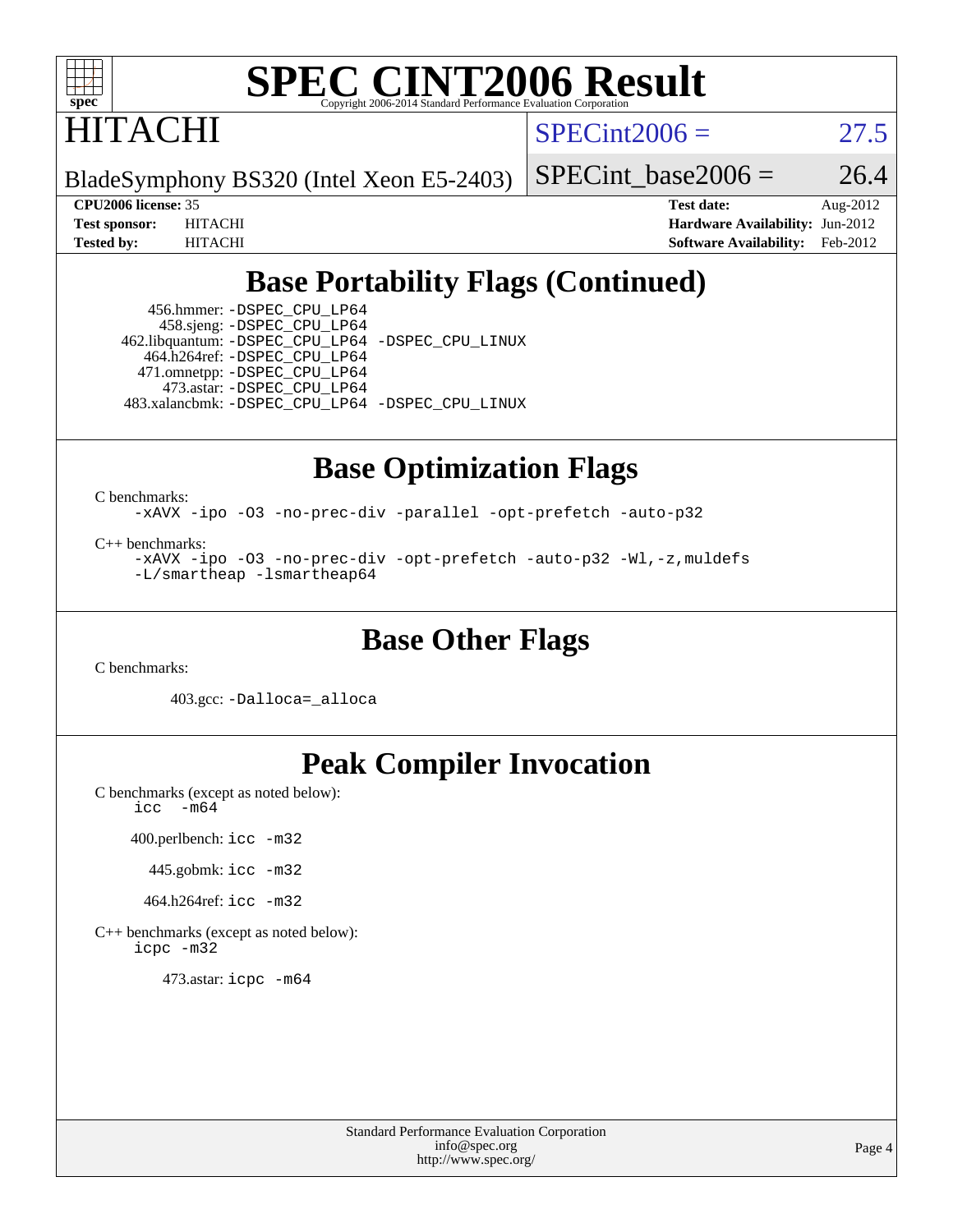

## ITACHI

 $SPECint2006 = 27.5$  $SPECint2006 = 27.5$ 

BladeSymphony BS320 (Intel Xeon E5-2403)

SPECint base2006 =  $26.4$ 

**[CPU2006 license:](http://www.spec.org/auto/cpu2006/Docs/result-fields.html#CPU2006license)** 35 **[Test date:](http://www.spec.org/auto/cpu2006/Docs/result-fields.html#Testdate)** Aug-2012 **[Test sponsor:](http://www.spec.org/auto/cpu2006/Docs/result-fields.html#Testsponsor)** HITACHI **[Hardware Availability:](http://www.spec.org/auto/cpu2006/Docs/result-fields.html#HardwareAvailability)** Jun-2012 **[Tested by:](http://www.spec.org/auto/cpu2006/Docs/result-fields.html#Testedby)** HITACHI **[Software Availability:](http://www.spec.org/auto/cpu2006/Docs/result-fields.html#SoftwareAvailability)** Feb-2012

#### **[Peak Portability Flags](http://www.spec.org/auto/cpu2006/Docs/result-fields.html#PeakPortabilityFlags)**

 400.perlbench: [-DSPEC\\_CPU\\_LINUX\\_IA32](http://www.spec.org/cpu2006/results/res2012q3/cpu2006-20120813-24211.flags.html#b400.perlbench_peakCPORTABILITY_DSPEC_CPU_LINUX_IA32) 401.bzip2: [-DSPEC\\_CPU\\_LP64](http://www.spec.org/cpu2006/results/res2012q3/cpu2006-20120813-24211.flags.html#suite_peakPORTABILITY401_bzip2_DSPEC_CPU_LP64) 403.gcc: [-DSPEC\\_CPU\\_LP64](http://www.spec.org/cpu2006/results/res2012q3/cpu2006-20120813-24211.flags.html#suite_peakPORTABILITY403_gcc_DSPEC_CPU_LP64) 429.mcf: [-DSPEC\\_CPU\\_LP64](http://www.spec.org/cpu2006/results/res2012q3/cpu2006-20120813-24211.flags.html#suite_peakPORTABILITY429_mcf_DSPEC_CPU_LP64) 456.hmmer: [-DSPEC\\_CPU\\_LP64](http://www.spec.org/cpu2006/results/res2012q3/cpu2006-20120813-24211.flags.html#suite_peakPORTABILITY456_hmmer_DSPEC_CPU_LP64) 458.sjeng: [-DSPEC\\_CPU\\_LP64](http://www.spec.org/cpu2006/results/res2012q3/cpu2006-20120813-24211.flags.html#suite_peakPORTABILITY458_sjeng_DSPEC_CPU_LP64) 462.libquantum: [-DSPEC\\_CPU\\_LP64](http://www.spec.org/cpu2006/results/res2012q3/cpu2006-20120813-24211.flags.html#suite_peakPORTABILITY462_libquantum_DSPEC_CPU_LP64) [-DSPEC\\_CPU\\_LINUX](http://www.spec.org/cpu2006/results/res2012q3/cpu2006-20120813-24211.flags.html#b462.libquantum_peakCPORTABILITY_DSPEC_CPU_LINUX) 473.astar: [-DSPEC\\_CPU\\_LP64](http://www.spec.org/cpu2006/results/res2012q3/cpu2006-20120813-24211.flags.html#suite_peakPORTABILITY473_astar_DSPEC_CPU_LP64) 483.xalancbmk: [-DSPEC\\_CPU\\_LINUX](http://www.spec.org/cpu2006/results/res2012q3/cpu2006-20120813-24211.flags.html#b483.xalancbmk_peakCXXPORTABILITY_DSPEC_CPU_LINUX)

### **[Peak Optimization Flags](http://www.spec.org/auto/cpu2006/Docs/result-fields.html#PeakOptimizationFlags)**

```
C benchmarks:
```

```
Standard Performance Evaluation Corporation
                                          info@spec.org
     400.perlbench: -xAVX(pass 2) -prof-gen(pass 1) -ipo(pass 2) -O3(pass 2)
                -no-prec-div(pass 2) -prof-use(pass 2) -opt-prefetch
                -ansi-alias
        401.bzip2: -xAVX(pass 2) -prof-gen(pass 1) -ipo(pass 2) -O3(pass 2)
                -no-prec-div -prof-use(pass 2) -auto-ilp32 -opt-prefetch
                -ansi-alias
          403.gcc: -xAVX -ipo -O3 -no-prec-div -inline-calloc
                -opt-malloc-options=3 -auto-ilp32
         429.mcf: basepeak = yes
       445.gobmk: -xAVX(pass 2) -prof-gen(pass 1) -prof-use(pass 2)
                -ansi-alias
       456.hmmer: -xAVX -ipo -O3 -no-prec-div -unroll2 -auto-ilp32
                -ansi-alias
         458.sjeng: -xAVX(pass 2) -prof-gen(pass 1) -ipo(pass 2) -O3(pass 2)
                -no-prec-div(pass 2) -prof-use(pass 2) -unroll4
    462.libquantum: basepeak = yes
       464.h264ref: -xAVX(pass 2) -prof-gen(pass 1) -ipo(pass 2) -O3(pass 2)
                -no-prec-div(pass 2) -prof-use(pass 2) -unroll2
                -ansi-alias
C++ benchmarks: 
      471.omnetpp: -xAVX(pass 2) -prof-gen(pass 1) -ipo(pass 2) -O3(pass 2)
                -no-prec-div(pass 2) -prof-use(pass 2)
                -opt-ra-region-strategy=block -ansi-alias
                -Wl,-z,muldefs -L/smartheap -lsmartheap
                                        Continued on next page
```
<http://www.spec.org/>

Page 5